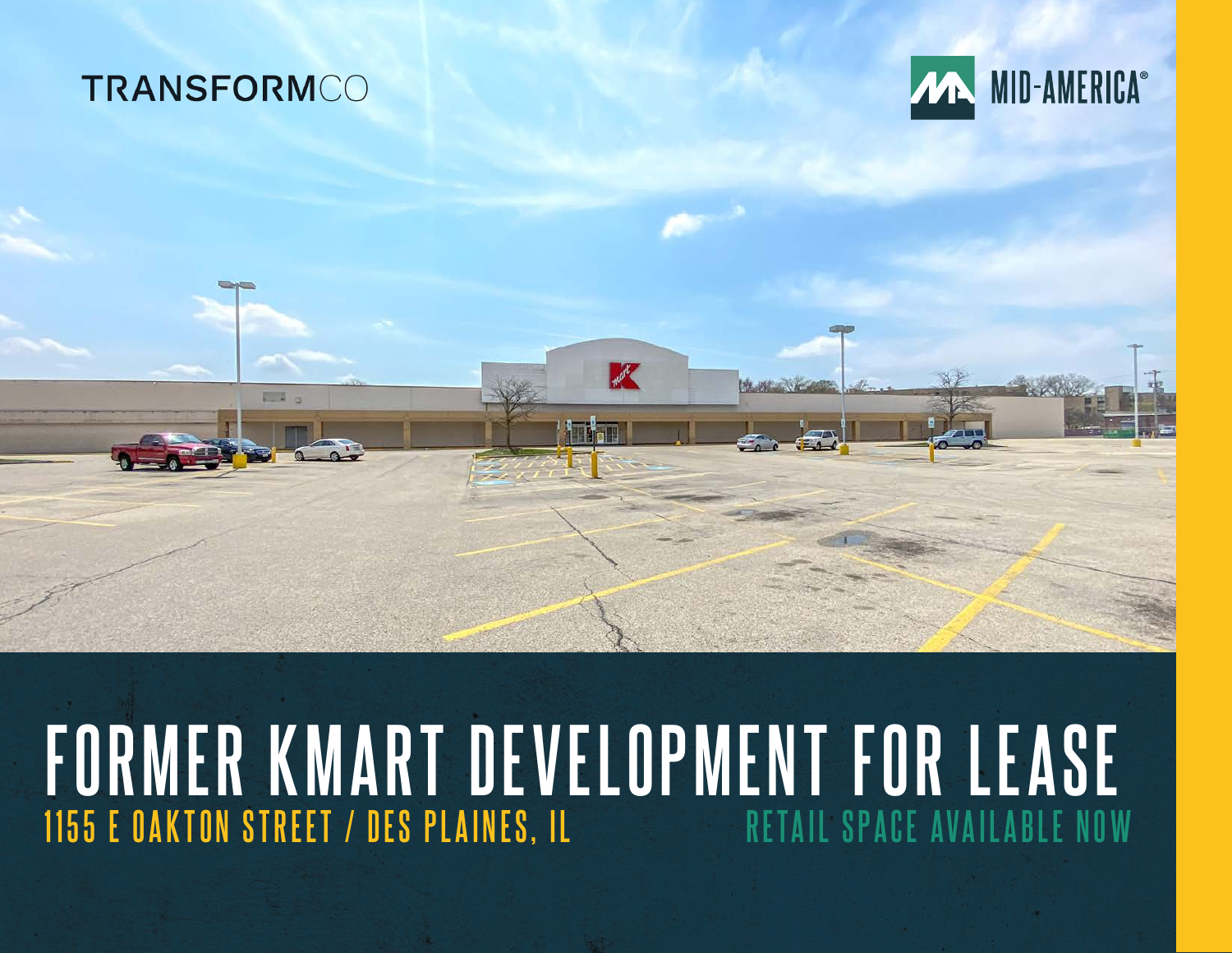# **FORMER KMART DEVELOPMENT 1155 E OAKTON STREET / DES PLAINES, IL**

#### **ADDRESS**

1155 E Oakton Street Des Plaines, IL

#### **AVAILABILITY**

106,344 SF Available Now

#### **FEATURES**

- Highly visible at main-on-main
- Densely populated trade area
- Heavily trafficked intersection
- Pylon signage available
- Parking spaces 440
- Zoning C-4
- Traffic Counts:

Oakton Street - 24,500 VPD Mannheim Road/Lee Street - 21,100 VPD

#### **NEIGHBORING TENANTS**



#### **DEMOGRAPHICS**

|                         | 1 M      | 3 M      | 5 M       |
|-------------------------|----------|----------|-----------|
| AVG HOUSEHOLD<br>INCOME | \$95,544 | \$99,614 | \$106,538 |
| POPULATION              | 15,903   | 105,648  | 291,529   |
| DAYTIME<br>POPULATION   | 16,306   | 117,889  | 344,304   |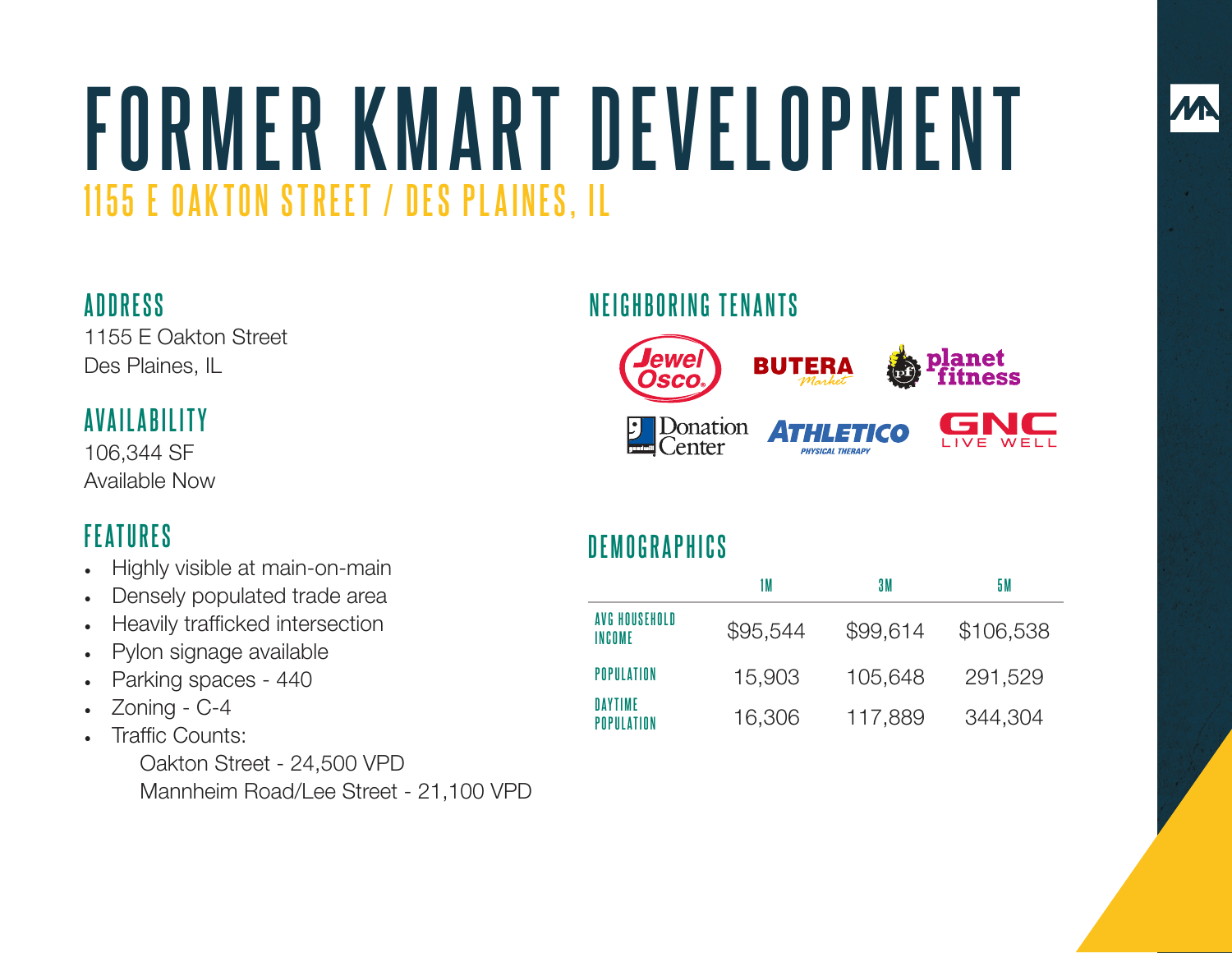### **FORMER KMART DEVELOPMENT**

**N**

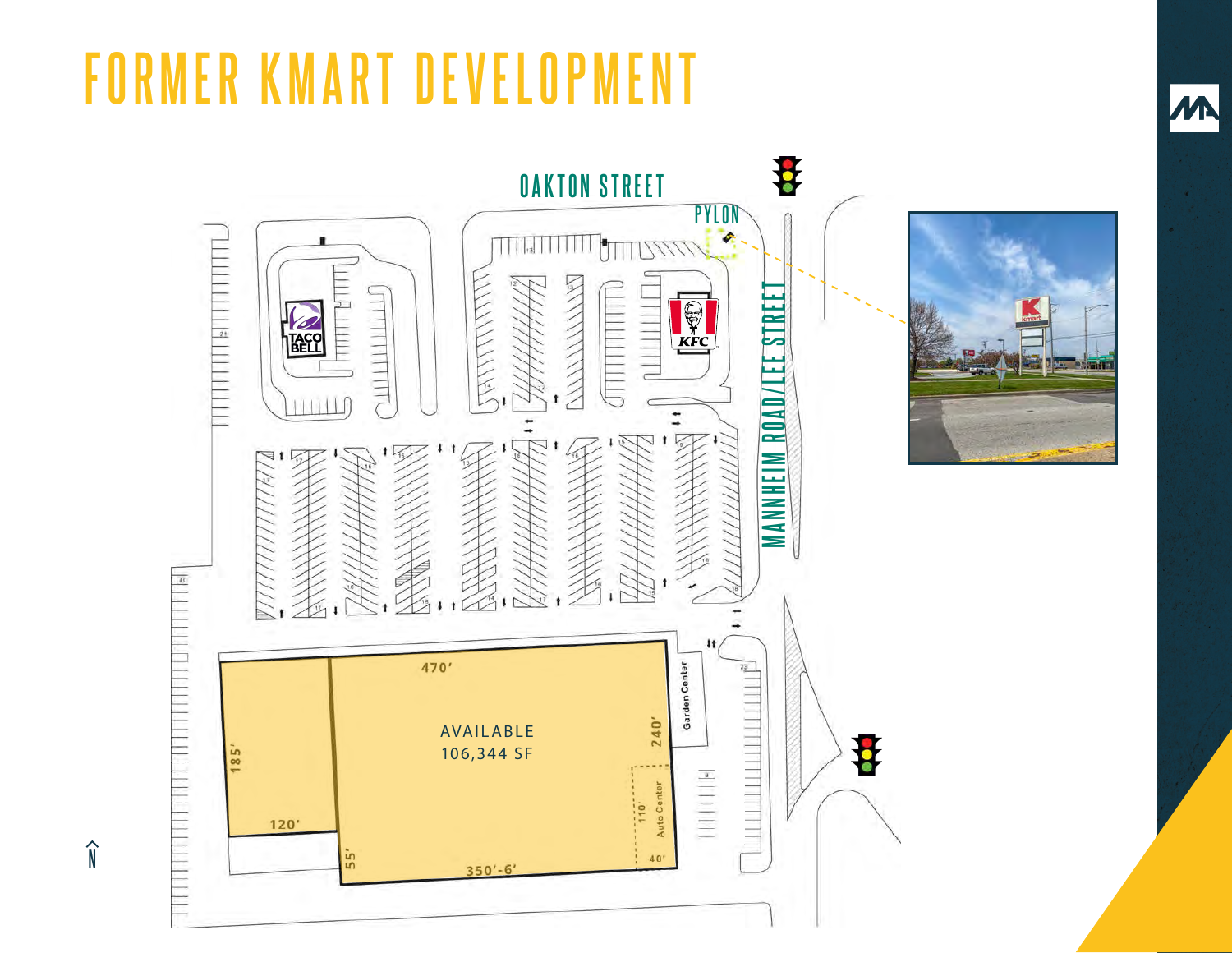